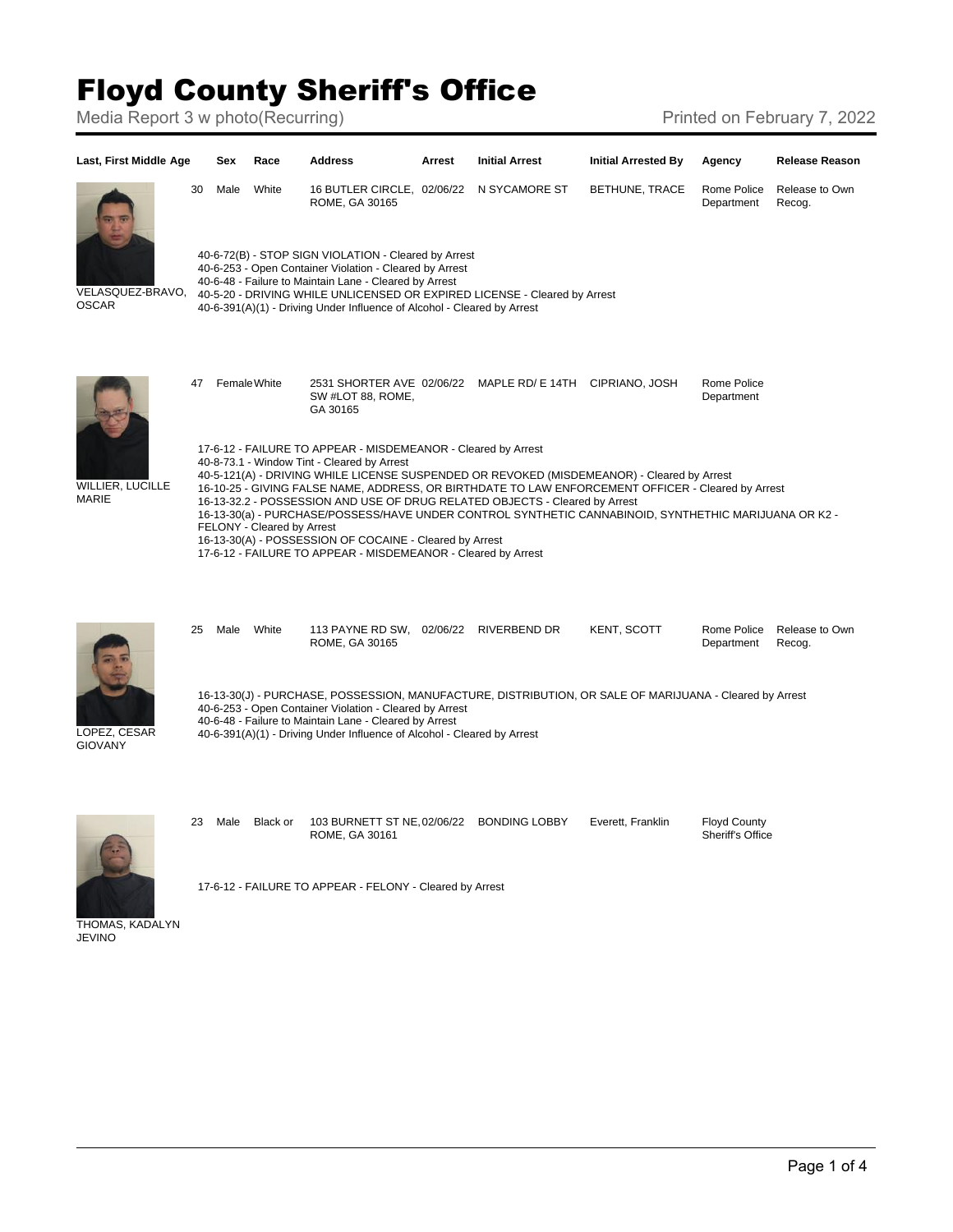| Last, First Middle Age                  |    | Sex  | Race       | Address                                                                                                                            | Arrest   | <b>Initial Arrest</b>                                                                                                                                                      | <b>Initial Arrested By</b> | <b>Release Reason</b><br>Agency                                                                                 |  |
|-----------------------------------------|----|------|------------|------------------------------------------------------------------------------------------------------------------------------------|----------|----------------------------------------------------------------------------------------------------------------------------------------------------------------------------|----------------------------|-----------------------------------------------------------------------------------------------------------------|--|
|                                         | 32 | Male | White      | 2005 DEAN AVE SE, 02/06/22<br>ROME, GA 30161                                                                                       |          | <b>TRINITY</b><br><b>MOTORCAR</b><br><b>COMPANY</b>                                                                                                                        | Towle, Kristopher          | <b>Floyd County</b><br>Sheriff's Office                                                                         |  |
| RULE, ANTHONY<br><b>MICHAEL</b>         |    |      |            | 42-8-38 - PROBATION VIOLATION (MISD) - Cleared by Arrest                                                                           |          |                                                                                                                                                                            |                            |                                                                                                                 |  |
|                                         | 28 | Male | Black or   | 106 WILSON AVE<br>SW, ROMEROME, GA<br>30161                                                                                        | 02/06/22 | CALHOUN AVE/<br><b>KINGSTON AVE</b>                                                                                                                                        | JOLLY, KIRK                | Rome Police<br><b>Bonded Out</b><br>Department                                                                  |  |
| CARTER, CEDERICK<br><b>CORTEZ JR</b>    |    |      |            | 40-6-73 - Vehicle Entering Roadway - Cleared by Arrest                                                                             |          | 16-10-24(A) - WILLFUL OBSTRUCTION OF LAW ENFORCEMENT OFFICERS - MISDEMEANOR - Cleared by Arrest                                                                            |                            |                                                                                                                 |  |
|                                         | 42 | Male | White      | 1319 MCKIBBEN ST 02/06/22<br>LOT 9, CEDARTOWN,<br>GA 30125                                                                         |          | 17 MARK GROVES<br>AVE                                                                                                                                                      | Towle, Kristopher          | <b>Floyd County</b><br>Sheriff's Office                                                                         |  |
| MILSTEAD, BOBBY<br><b>RAY</b>           |    |      |            |                                                                                                                                    |          | 42-8-38 - PROBATION VIOLATION (WHEN PROBATION TERMS ARE ALTERED) - FELONY - Cleared by Arrest                                                                              |                            |                                                                                                                 |  |
|                                         | 23 | Male | White      | 602 GEORGETOWN 02/06/22 FLOYD CO<br>RD, CLEVELAND, TN<br>37311                                                                     |          |                                                                                                                                                                            | PLEDGER, MISTY             | <b>Floyd County</b><br>Police<br>Department                                                                     |  |
| LOPEZ, JUAN JIMENEZ - Cleared by Arrest |    |      |            | 16-12-100 - Sexual Exploitation of Children - Cleared by Arrest<br>16-6-4(D)(1) - AGGRAVATED CHILD MOLESTATION - Cleared by Arrest |          | 16-12-100.2(E)(1) - OBSCENE INTERNET CONTACT WITH A CHILD - Cleared by Arrest<br>16-12-100.1(C) - ELECTRONICALLY FURNISHING OBSCENE MATERIAL TO MINORS - Cleared by Arrest |                            | 16-12-100.2(D)(1) - USE COMPUTER SERVICE TO SEDUCE, SOLICIT, LURE OR ENTICE CHILD TO COMMIT ILLEGAL ACT- FELONY |  |
|                                         | 42 |      | Male White | 12 MILL ST SW,<br>CAVE SPRING, GA                                                                                                  |          | 02/06/22 N 5TH AVE                                                                                                                                                         | Heptinstall, Blake         | <b>Floyd County</b><br>Sheriff's Office                                                                         |  |
|                                         |    |      |            | 30124<br>17-13-33 - FUGITIVE FROM JUSTICE - Cleared by Arrest                                                                      |          |                                                                                                                                                                            |                            |                                                                                                                 |  |

SINIARD, RANDY SYLVESTER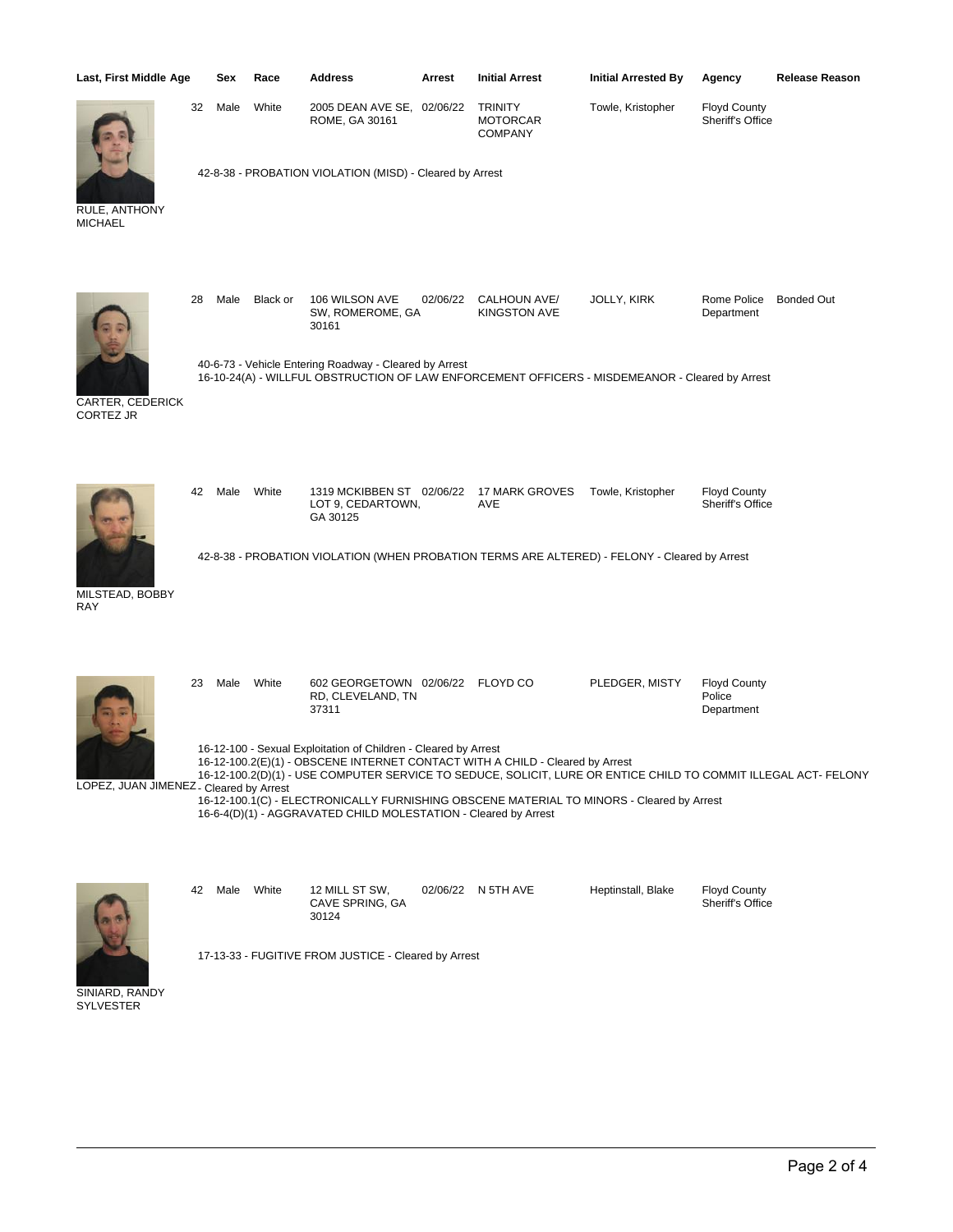| Last, First Middle Age           |                                                                                                                                                                                                                                                                                                                                                                                                           | Sex                                                                                                                                                                                                                                                                                                                                        | Race         | <b>Address</b>                                        | Arrest   | <b>Initial Arrest</b>             | <b>Initial Arrested By</b>   | Agency                                      | Release Reason |  |
|----------------------------------|-----------------------------------------------------------------------------------------------------------------------------------------------------------------------------------------------------------------------------------------------------------------------------------------------------------------------------------------------------------------------------------------------------------|--------------------------------------------------------------------------------------------------------------------------------------------------------------------------------------------------------------------------------------------------------------------------------------------------------------------------------------------|--------------|-------------------------------------------------------|----------|-----------------------------------|------------------------------|---------------------------------------------|----------------|--|
|                                  | 61                                                                                                                                                                                                                                                                                                                                                                                                        | Male                                                                                                                                                                                                                                                                                                                                       | Black or     | HOMELESS, ROME, 02/06/22<br>GA 30161                  |          | 1504 TURNER<br><b>MCCALL BLVD</b> | GILBREATH, JESSE Rome Police | Department                                  |                |  |
| PENN, HORACE                     |                                                                                                                                                                                                                                                                                                                                                                                                           |                                                                                                                                                                                                                                                                                                                                            |              | 16-7-21 - Criminal Trespass - Ban - Cleared by Arrest |          |                                   |                              |                                             |                |  |
| CHAVEZ, YAZMINE                  | 24                                                                                                                                                                                                                                                                                                                                                                                                        |                                                                                                                                                                                                                                                                                                                                            | Female White | 3 VENETIAN WAY<br>NW, ROME, GA 30165                  |          | 02/06/22 19 A WEST DR             | HOLBROOK,<br><b>DONALD</b>   | <b>Floyd County</b><br>Police<br>Department |                |  |
|                                  |                                                                                                                                                                                                                                                                                                                                                                                                           | 16-13-32.2 - POSSESSION AND USE OF DRUG RELATED OBJECTS - Cleared by Arrest<br>16-13-30(J) - PURCHASE, POSSESSION, MANUFACTURE, DISTRIBUTION, OR SALE OF MARIJUANA - Cleared by Arrest                                                                                                                                                     |              |                                                       |          |                                   |                              |                                             |                |  |
| RODRIGUEZ-CRUZ,<br><b>MORGAN</b> | 33                                                                                                                                                                                                                                                                                                                                                                                                        | Male                                                                                                                                                                                                                                                                                                                                       | White        | 212 OKEMAH,<br>MARIETTA, GA 30060                     |          | 02/06/22 FLOYD CO                 | PLEDGER, MISTY               | <b>Floyd County</b><br>Police<br>Department |                |  |
|                                  |                                                                                                                                                                                                                                                                                                                                                                                                           | 40-5-20(A) - Driving Without License - Cleared by Arrest<br>16-12-100.2(E)(1) - OBSCENE INTERNET CONTACT WITH A CHILD - Cleared by Arrest<br>16-12-100.2(D)(1) - USE COMPUTER SERVICE TO SEDUCE, SOLICIT, LURE OR ENTICE CHILD TO COMMIT ILLEGAL ACT-FELONY<br>- Cleared by Arrest<br>16-6-4(B)(1) - CHILD MOLESTATION - Cleared by Arrest |              |                                                       |          |                                   |                              |                                             |                |  |
|                                  | 20                                                                                                                                                                                                                                                                                                                                                                                                        |                                                                                                                                                                                                                                                                                                                                            | Female White | 2622 LAKERIDGE<br>CIR, ROME, GA<br>30165              |          | 02/06/22 2039 MAPLE RD            | CIPRIANO, JOSH               | Rome Police<br>Department                   |                |  |
|                                  | 16-13-30(J) - PURCHASE, POSSESSION, MANUFACTURE, DISTRIBUTION, OR SALE OF MARIJUANA - Cleared by Arrest<br>16-13-32.2 - POSSESSION AND USE OF DRUG RELATED OBJECTS - Cleared by Arrest<br>16-13-30(A) - POSSESSION OF METHAMPHETAMINE - Cleared by Arrest<br>RUCKER, MOLLY LYNN40-5-24 - Driving in Violation of License Class - Cleared by Arrest<br>40-8-20 - HEADLIGHT REQUIREMENT - Cleared by Arrest |                                                                                                                                                                                                                                                                                                                                            |              |                                                       |          |                                   |                              |                                             |                |  |
|                                  | 38                                                                                                                                                                                                                                                                                                                                                                                                        | Male                                                                                                                                                                                                                                                                                                                                       | White        | 1492 BOOZE MTN<br>RD, LINDALE, GA<br>30147            | 02/07/22 | 531 PARK AVE                      | STANFIELD, CRAIG             | <b>Floyd County</b><br>Police<br>Department |                |  |
| $\sim$                           | 40-6-391(A)(1) - Driving Under Influence of Alcohol - Cleared by Arrest                                                                                                                                                                                                                                                                                                                                   |                                                                                                                                                                                                                                                                                                                                            |              |                                                       |          |                                   |                              |                                             |                |  |

ORELLANA, ROMEO AUGUSTO